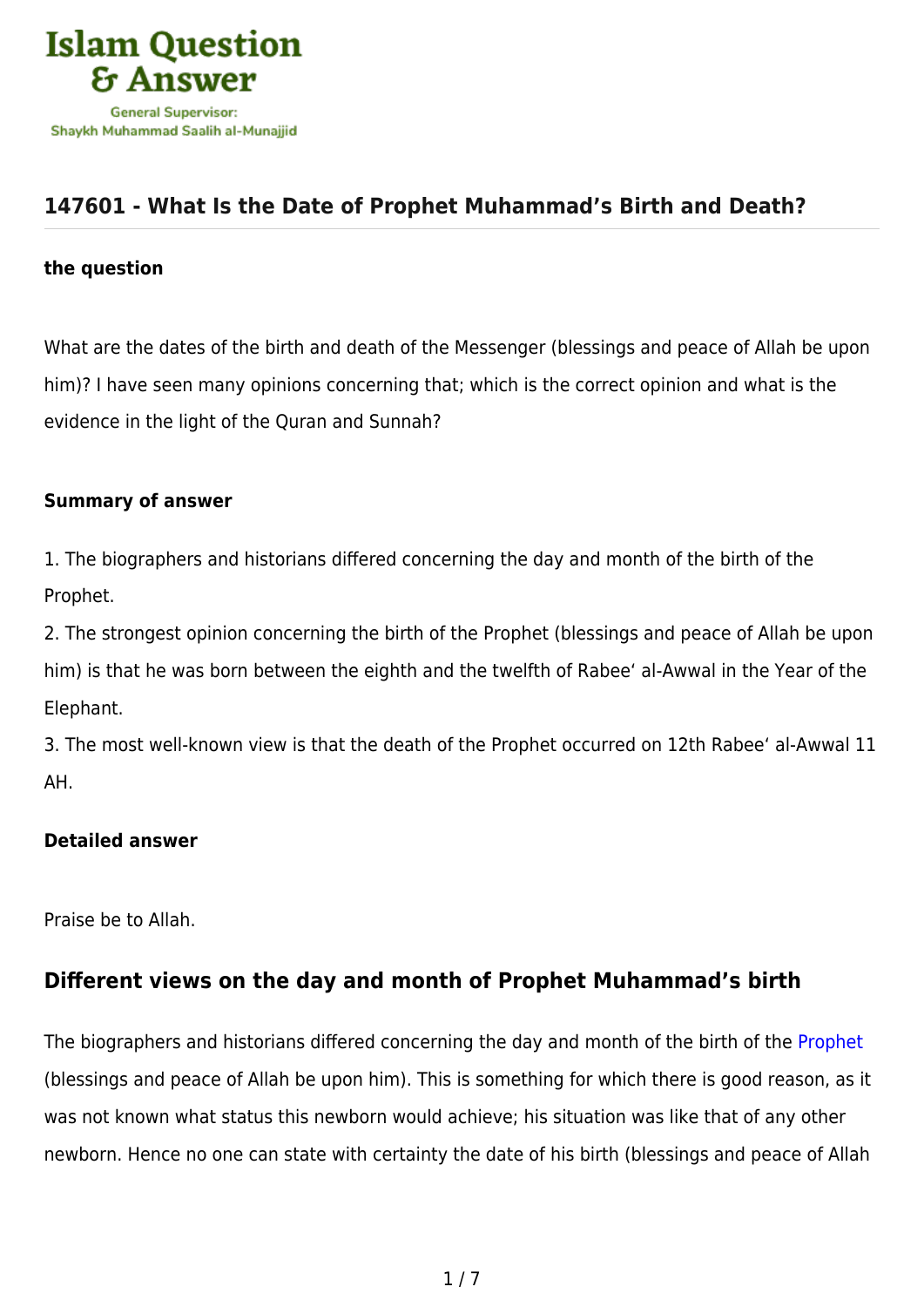

be upon him).

Dr. Muhammad at-Tayyib an-Najjar (may Allah have mercy on him) said:

"Perhaps the reason for this difference of opinion is that when he was born, no one expected that he would attend such a status. For that reason, he did not live in the spotlight from the beginning of his life. When Allah decreed that the Messenger (blessings and peace of Allah be upon him) should begin to convey His message forty years after he was born, people began to seek out whatever memories they had about this Prophet, and they asked one another about every detail of his life. They were helped in that by what the Messenger (blessings and peace of Allah be upon him) himself narrated about incidents that he had experienced from his birth, as well as the reports narrated by his Companions and those who had also gone through those events with him.

At that time the Muslims began to collect everything that they had heard about the life story of their Prophet (blessings and peace of Allah be upon him) in order to transmit it to the people down throughout the ages." (Al-Qawl al-Mubeen fi Seerat Sayyid al-Mursaleen, p. 78)

## **Consensus on the year and day of Prophet Muhammad's birth**

Among the matters on which there is consensus with regard to his birth (blessings and peace of Allah be upon him) is the definition of the year and the day.

1. With regard to the year:

It was the Year of the Elephant. Ibn al-Qayyim (may Allah have mercy on him) said:

"There is no difference of opinion concerning the fact that he (blessings and peace of Allah be upon him) was born in Makkah, and that his birth was in the Year of the Elephant." (Zad al-Ma'ad fi Hadiy Khayr al-'Ibad, 1/76)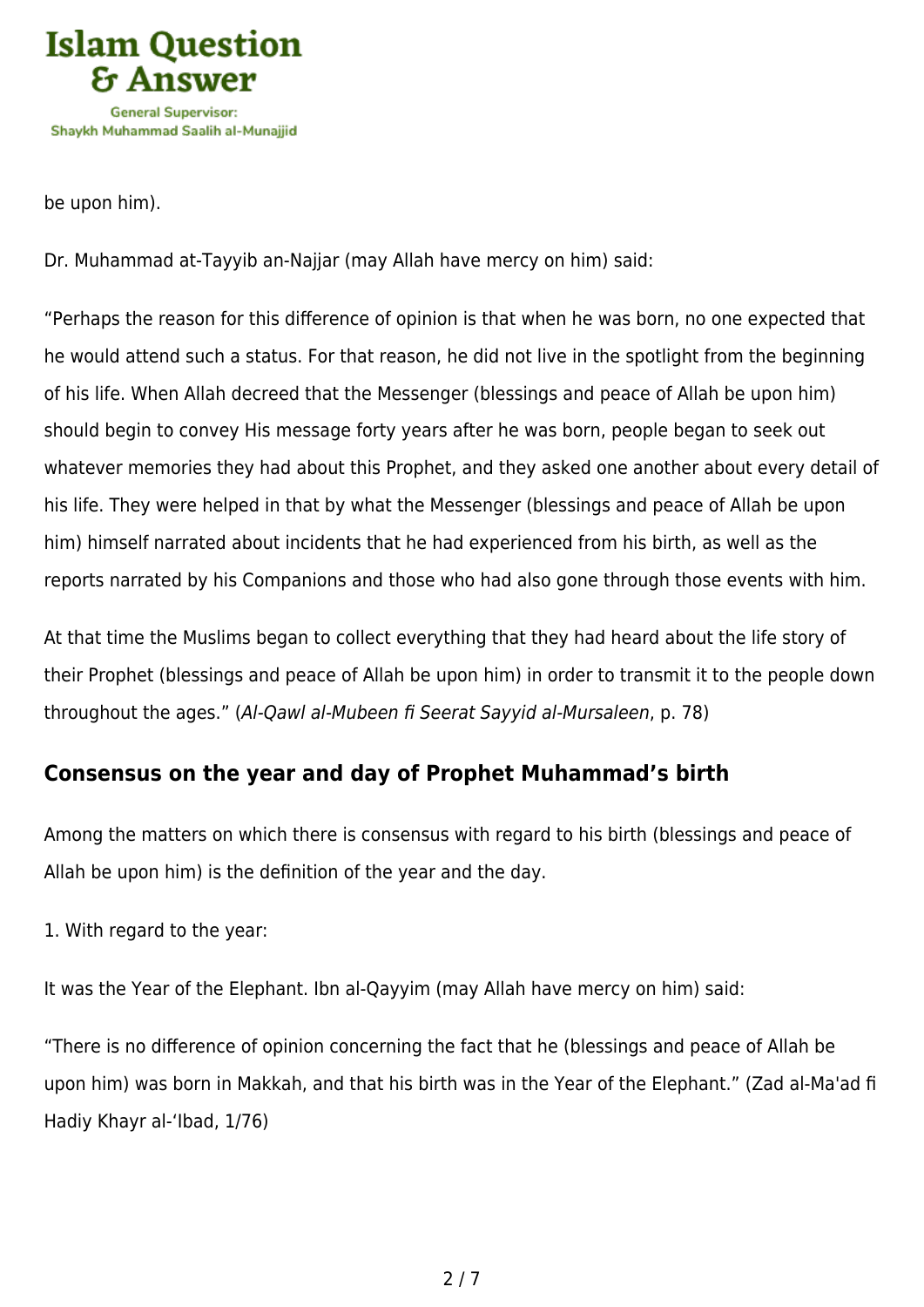

Muhammad ibn Yusuf as-Salihi (may Allah have mercy on him) said:

"Ibn Ishaq (may Allah have mercy on him) said: (It was) the Year of the Elephant.

Ibn Kathir said: This is the well-known view of the majority.

Ibrahim ibn al-Mundhir al-Hizami, the Shaykh of al-Bukhari, said: This is the opinion concerning which none of the scholars has any doubt. Khalifah ibn Khayyat, Ibn al-Jazzar, Ibn Dihyah, Ibn al-Jawzi and Ibn al-Qayyim went further and narrated that there was consensus on this matter." (Subul al-Huda wa'r-Rashad fi Seerat Khayr al-'Ibad, 1/334, 335)

Dr. Akram Diya al-'Umari (may Allah guide him) said:

"In fact the reports that say otherwise all have flawed isnads; they suggest that he was born ten years, or twenty-three years, or forty years, after the Year of the Elephant. But the majority of scholars are of the view that he was born in the Year of the Elephant. This is supported by the modern study undertaken by both Muslim and Orientalist researchers who stated that the Year of the Elephant corresponds to the year 570 CE or 571 CE." (As-Seerah an-Nabawiyyah as-Sahihah, 1/97)

2. With regard to the day:

It was a Monday. He (blessings and peace of Allah be upon him) was born on a Monday, his mission began on a Monday and he died on a Monday.

Abu Qatadah al-Ansari (may Allah have mercy on him) said: The Prophet (blessings and peace of Allah be upon him) was asked about fasting on Mondays and he said: "That is a day on which I was born and on it my mission began – or Revelation came to me." (Narrated by Muslim, 1162)

Ibn Kathir (may Allah have mercy on him) said: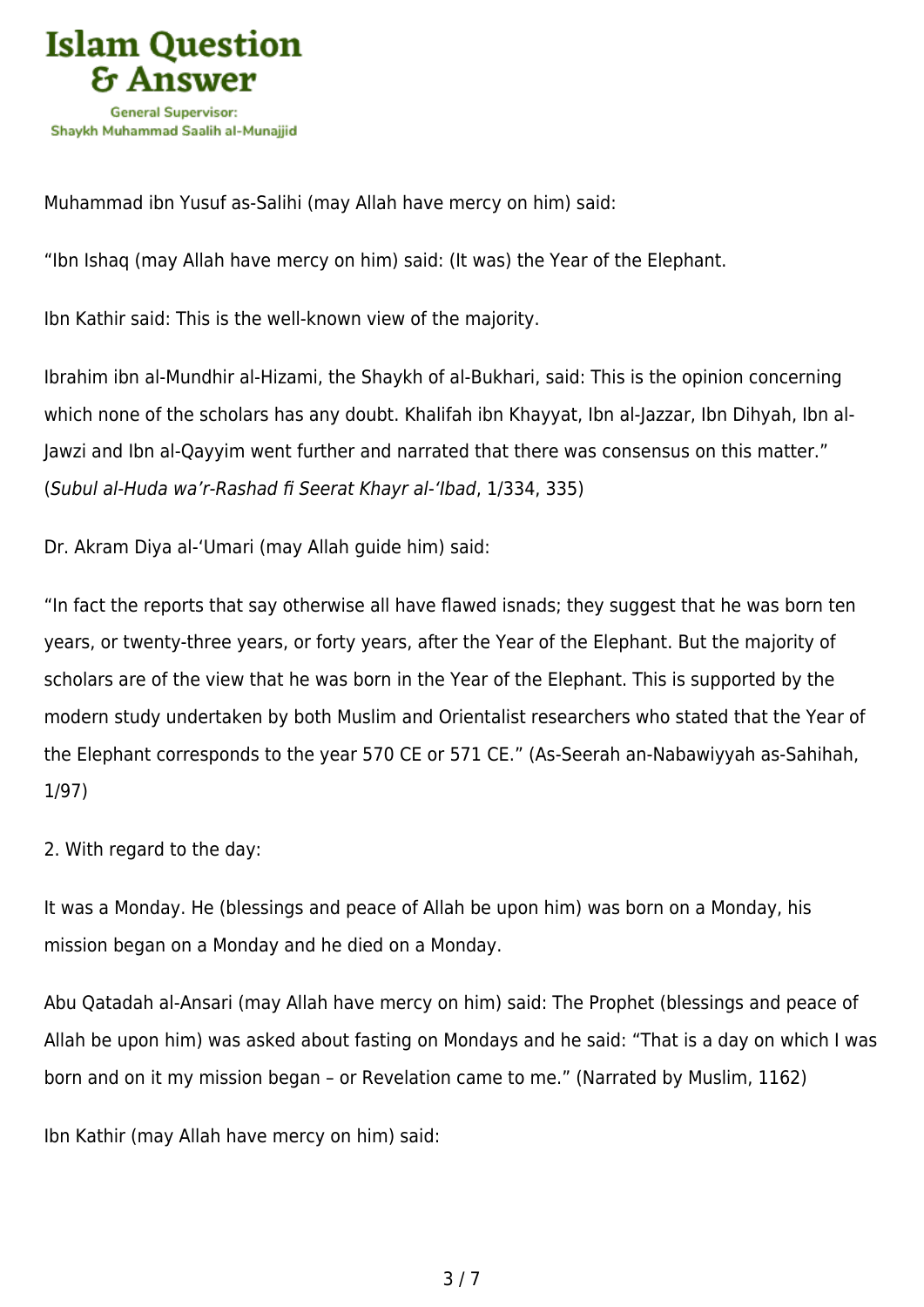

Those who say that he was born on Friday 17<sup>th</sup> [Rabee' al-Awwal](https://islamqa.com/en/answers/215135) were mistaken.

"This was narrated by al-Hafiz Ibn Dihyah from what he read of the book I'lam ar-Wara bi A'lam al-Huda by one of the Shi'ah. Then Ibn Dihyan stated why it was da'if (weak), and it deserves to be classed as da'if because it is contrary to the text." (As-Seerah an-Nabawiyyah, 1/199)

# **Different views on defining the month and the day of the month of Prophet Muhammad's birth**

With regard to the point on which there is scholarly disagreement, that has to do with defining the month and the day of the month. We have come across many opinions concerning that, including the following:

1. That he was born on 2<sup>nd</sup> Rabee ' al-Awwal.

Ibn Kathir (may Allah have mercy on him) said:

"It was said that he was born on the second of the month. This was stated by Ibn 'Abd al-Barr in al-Isti'ab, and was narrated by al-Waqidi from Abu Ma'shar Nujayh ibn 'Abd ar-Rahman al-Madani." (As-Seerah an-Nabawiyyah, 1/199)

2. It was said that he was born on  $8<sup>th</sup>$  Rabee' al-Awwal.

Ibn Kathir (may Allah have mercy on him) said:

"It was said that he was born on the eighth of the month. This was narrated by al-Humaydi from Ibn Hazm, and was narrated by Malik, 'Aqeel, Yunus ibn Yazeed and others from az-Zuhri from Muhammad ibn Jubayr ibn Mut'im. Ibn 'Abd al-Barr narrated that the historians regarded it as sahih; it was stated definitively by al-Hafiz al-Kabeer Muhammad ibn Musa al-Khawarizmi, and was regarded as most likely to be correct by al-Hafiz Abu'l-Khattan ibn Dihyah in his book at-Tanweer fi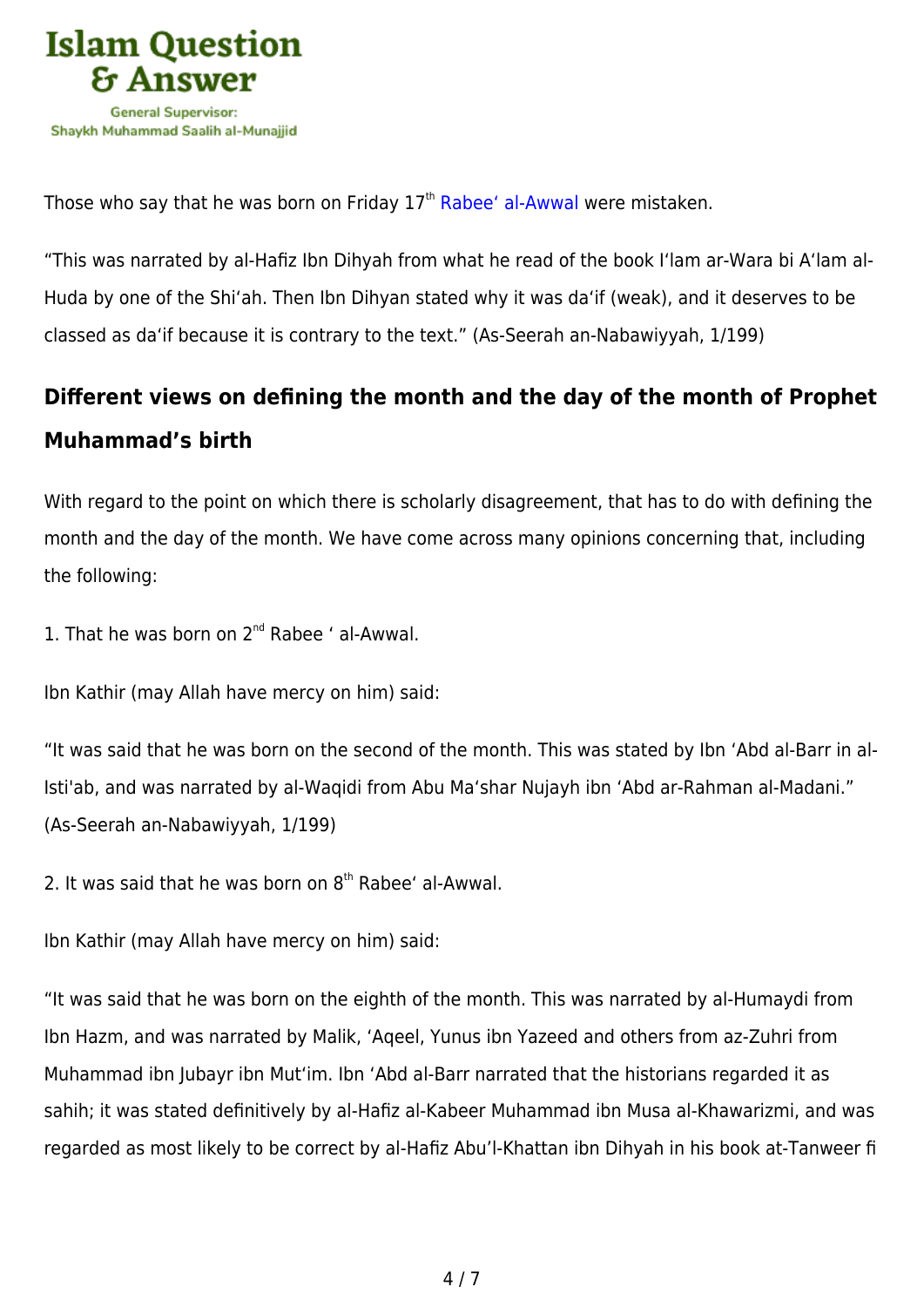

Mawlid al-Basheer an-Nadheer." (As-Seerah an-Nabawiyyah, 1/199)

3. It was said that he was born on  $10^{th}$  Rabee ' al-Awwal.

Ibn Kathir (may Allah have mercy on him) said:

"It was said that he was born on the tenth of the month. This was narrated by Ibn Dihyah in his book, and was narrated by Ibn 'Asakir from Abu Ja'far al-Baqir. It was also narrated by Mujalid from ash-Sha'bi." (As-Seerah an-Nabawiyyah, 1/199)

4. It was said that he was born on  $12<sup>th</sup>$  Rabee ' al-Awwal.

Ibn Kathir (may Allah have mercy on him) said:

"It was said that he was born on the twelfth of the month. This was stated by Ibn Ishaq. It was narrated by Ibn Abi Shaybah in his Musannaf from 'Affan from Sa'eed ibn Mina that Jabir and Ibn 'Abbas said: The Messenger of Allah (blessings and peace of Allah be upon him) was born in the Year of the Elephant on Monday 12

th Rabee' al-Awwal; on Monday his mission began, on Monday he was taken up to heaven, on Monday he migrated, and on Monday he died.

This is the well-known opinion according to the majority. And Allah knows best." (As-Seerah an-Nabawiyyah, 1/199)

It was also said that he was born in Ramadan or in Safar or some other month.

What appears to us to be the case is that the strongest opinion concerning the birth of [the Prophet](https://islamqa.com/en/answers/2036) (blessings and peace of Allah be upon him) is that he was born between the eighth and the twelfth of Rabee' al-Awwal. Some Muslim mathematicians and astronomers have determined that the Monday in question was the ninth of Rabee' al-Awwal. It may be that this is another opinion, and it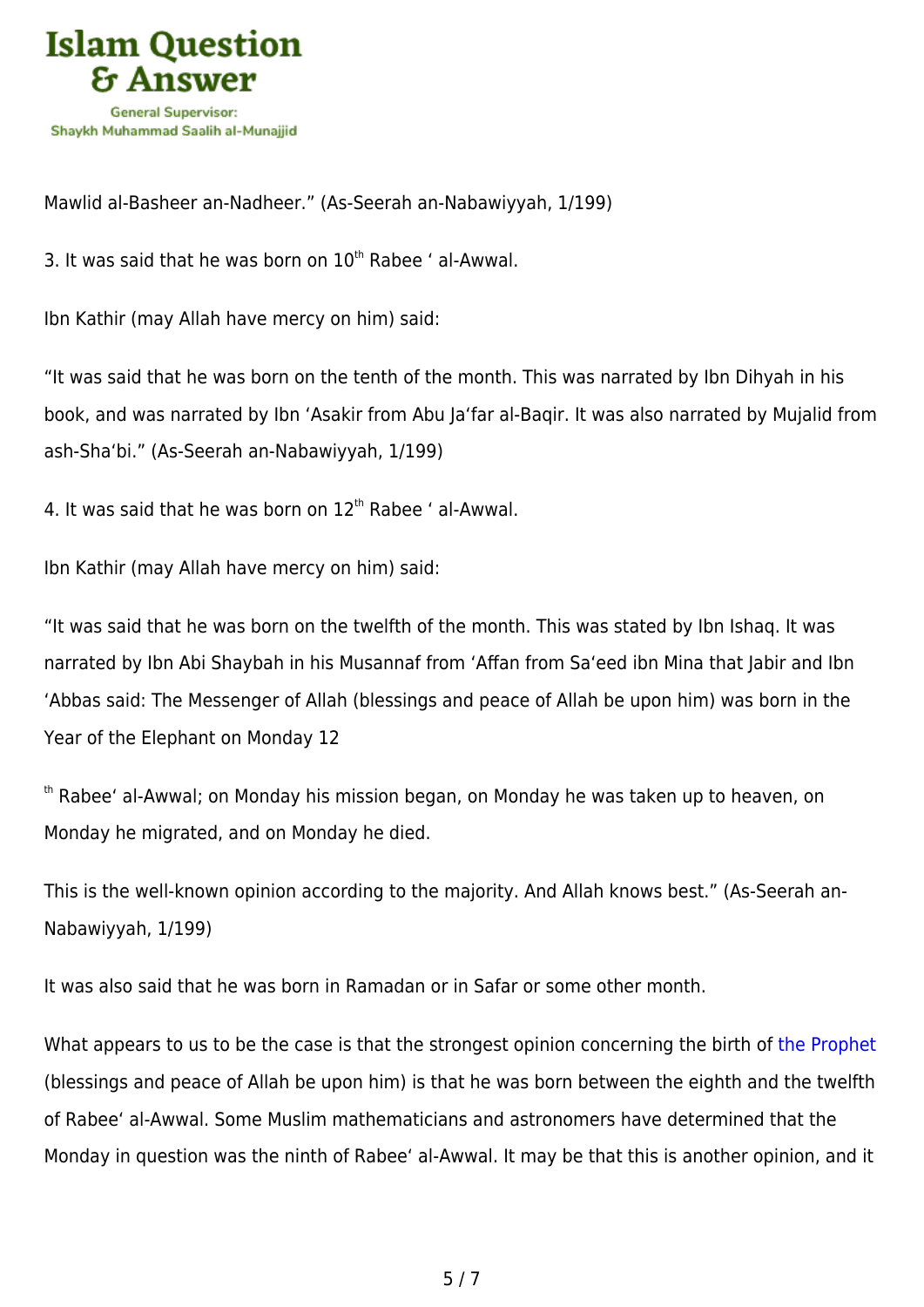

has some merit. That corresponds to 20<sup>th</sup> April 571 CE. This is what the authors of some modern books on Seerah (Prophet's biography) regard as most likely to be correct, including Professor Muhammad al-Khudari and Safi ar-Rahman al-Mubarakfuri.

Abu'l-Qasim as-Suhayli (may Allah have mercy on him) said:

"The mathematicians say that his birth occurred in the solar month of April, on the twentieth of that month." (Ar-Rawd al-Unuf, 1/282)

Prof. Muhammad al-Khudari (may Allah have mercy on him) said:

"The Egyptian astronomer Mahmoud Basha (d. 1885 CE) who was well-versed in astronomy, geography and mathematics, and wrote several books based on his research stated that it was on the morning of Monday  $9<sup>th</sup>$  Rabee' al-Awwal, which corresponds to  $20<sup>th</sup>$  April 571 CE. That corresponds to the first year following the elephant incident. He was born in the house of Abu Talib in Shi'ab Banu Hashim." (Nur al-Yaqeen fi Seerat Sayyid al-Mursaleen (p. 9). See also ar-Raheeq al-Makhtum, p. 41)

### **Date of the death of our Prophet Muhammad**

With regard to the date of the death of our Prophet Muhammad (blessings and peace of Allah be upon him), there is no difference of opinion concerning the fact that it occurred on a Monday. The report narrated from Ibn Qutaybah, saying that it occurred on a Wednesday, is not correct. Perhaps what he meant is that the Prophet (blessings and peace of Allah be upon him) was buried on Wednesday, which is correct.

With regard to the year of his death, there is no difference of opinion concerning the fact that it was in 11 AH.

With regard to the month of his death, there is no difference of opinion concerning the fact that it